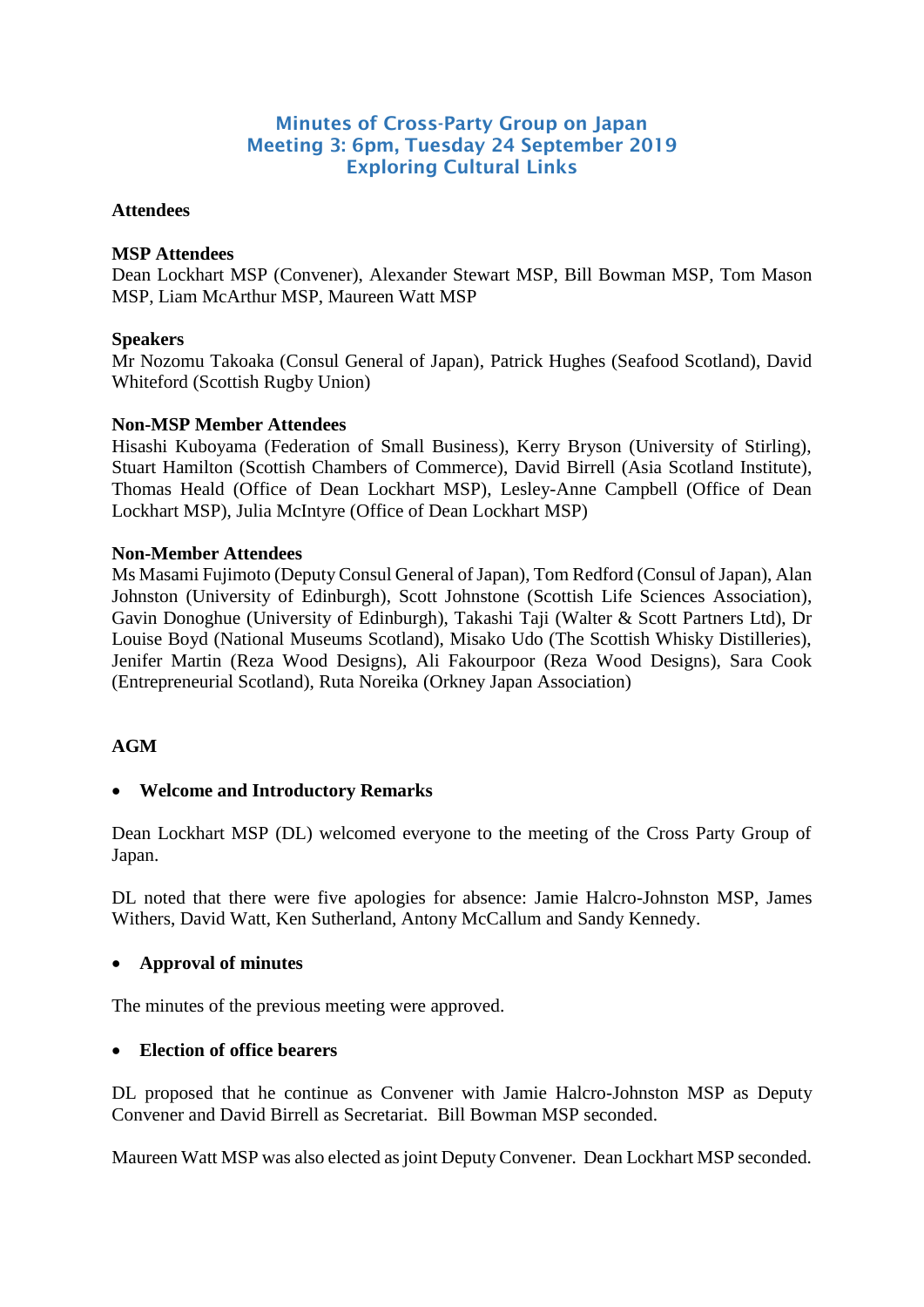# **Meeting of the Cross Party Group**

## • **Speakers**

# o *Mr Nozomu Takoaka (Consul General of Japan)*

The Consul General of Japan (CG) spoke of the importance of future trading agreements after Brexit, in particular for salmon tariff agreements.

The CG spoke of the impact of the Rugby World Cup and that the Mayor of Nagasaki has written to him of his pleasure of hosting the Scottish rugby team.

The CG highlighted the V&A Dundee as an example of a great collaboration between Japan and Scotland and the first building in Scotland by Japanese architects Kengo Kuma & Associates. The V&A Dundee has already had nearly 1 million visitors.

The CG spoke of other collaborations including the first anime film festival next month which will see 10 UK premiers in Edinburgh and Glasgow.

The CG said there was to be a feature on Japan in the Edinburgh Life Magazine.

## o *Patrick Hughes (Seafood Scotland)*

Patrick Hughes spoke to the CPG about the successful work Seafood Scotland are doing to promote Scottish seafood in Japan. Japan is one of the top five target markets, alongside Europe, North America, the Middle East, and China.

Sales in Scottish seafood have increased from £3.1 million in 2015 to £8.1 million in 2018 and is expected to be around £20 million for 2019.

The strategy uses the Scottish Seafood brand, focussing on people, product and place and using key trade events to gain new customers.

Seafood Scotland also arrange media trips and visits to the North East and West Coast for trade press.

There was a discussion on boosting young people's interest and skills for the food and drinks industry.

## o *David Whiteford (Scottish Rugby Union)*

David Whiteford spoke to the group on how Scottish Rugby is capitalising on the Rugby World Cup in Japan, focussing on Nagasaki where the team is based, working with schools and product partners to promote Scotland in Japan.